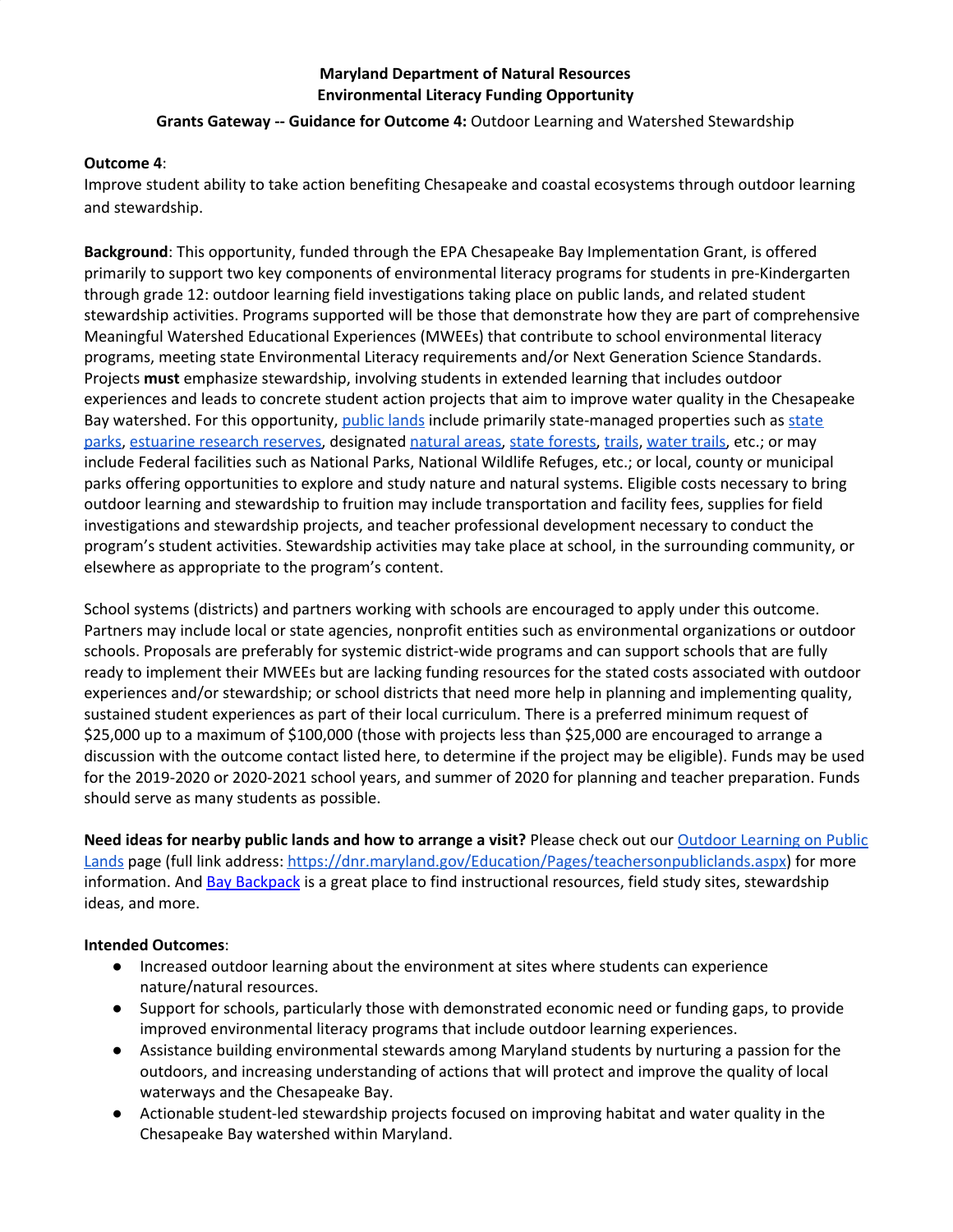## **Allowable Expenses:**

- Transportation costs to public lands such as state parks, research reserves, etc. as noted; federal parks or refuges; or local parks and public green spaces. Expenses may include buses, boats, public transit, etc.
- Site fees, program fees, cost per student.
- Site needs (portable toilets, reasonable accessibility modifications, etc.), if not available through another source and that would, if not funded, prevent the field experience from taking place for all students.
- Field equipment/supplies to support the outdoor experience(s) (such as boots/gloves, water quality monitoring equipment, nets, and other necessary field equipment) and stewardship projects (such as trees/plants, shovels, other habitat restoration supplies, etc.). These are items that will be added to curriculum supplies and are not otherwise funded by the schools' funds/budgets.
- Substitute teachers as needed to allow teachers to lead student field experiences.
- Staff assistance (e.g., from partners) for program support directly related to components of the proposed activities.
- Professional development costs if directly associated with the proposed experiences and necessary for teachers to be able to lead these experiences as part of the curriculum.

## **Budget & Timeline:**

- \$100,000 total is available (2020-2021 Opportunity)
- Minimum proposal \$25,000 (if your request is slightly smaller, contact DNR to discuss)
- Maximum request is \$100,000
- Timeline is not limited to one year, and funds may be used during parts of two school years if necessary.
- DNR expects to fund a small number of projects under this opportunity (likely three or four projects).

**Eligible Applicants** - the following, serving as a resource or partner for schools:

- Local school systems or districts
- Institutions of higher education
- Non-profit environmental education providers
- State or local agencies
- Parks authorities in local or state agencies
- Individual schools may apply but should keep in mind the minimum funding amount and timeline for spending, as well as the selection criteria.

#### **APPLICATION GUIDANCE:**

Applicants are encouraged to use the following guidance as they prepare answers to the questions in the online application. The criteria described are strongly encouraged and will earn applications higher ranking, though they are not required. Applicants should clearly articulate within the narrative responses to the application questions information pertaining to any of these points that apply to their program. Any additional pieces to support this information may be included in the uploads (see suggestions below).

You may want to prepare your responses in a separate document and paste them into the text boxes in the online application. Length limits provided for some questions are based on using a font such as 11 or 12 point Times, on standard 8.5 x 11" paper with ¾-inch margins.

**Selection Criteria** include the following and additional guidance regarding the criteria is embedded within the application questions, below:

Funds will be used to provide transportation to public lands and any associated fees in order to provide outdoor learning experiences such as watershed investigations as part of comprehensive Meaningful Watershed Educational Experiences (MWEEs); ideally supporting students in low-income or high need communities, such as Title I schools, or areas where access to nature is severely limited.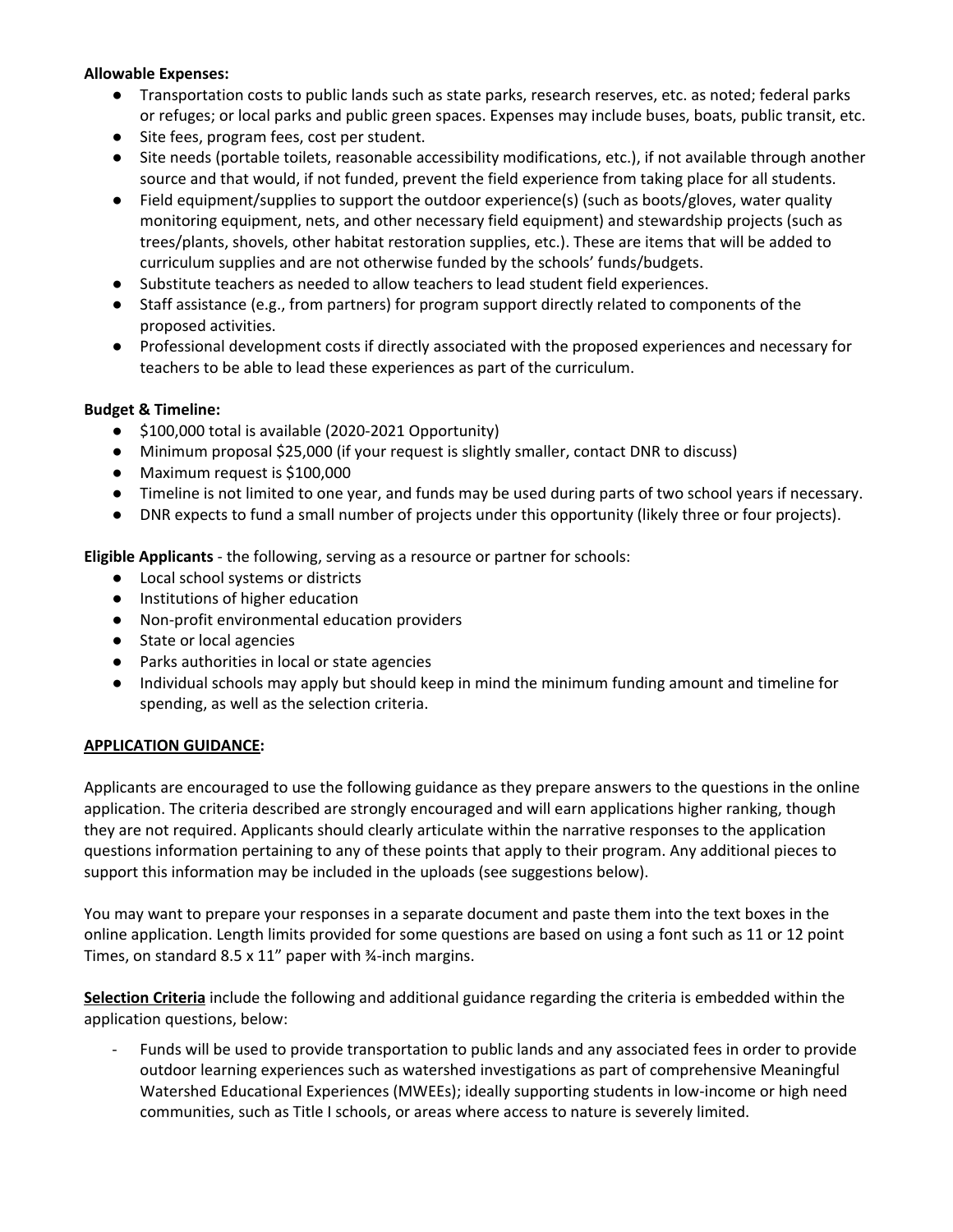- The proposal demonstrates support for and contribution to environmental literacy priorities with a MWEE focus, for programs that have already begun being implemented or are currently under development.
- The program aims to use funds cost-effectively to reach ALL students (or as many as feasible) systemically, i.e., within a given grade throughout a school system.
- The program includes professional development for teachers as needed to facilitate the student activities.
- Ability to undertake and sustain the proposed work.

## **Required Attachments:**

- Transmittal letter from applicant organization, with signature of authority
- Letter(s) of support from the school system(s) superintendent(s)
- Environmental Literacy Plan or other evidence of environmental literacy program -- such as curriculum alignment, Meaningful Watershed Educational Experience plan or Environmental Literacy Model (ELM), etc.

## **APPLICATION QUESTIONS GUIDANCE**:

As a guide, you should limit your narrative for all questions to a **total of no more than 8 pages**; uploads are *separate.*

#### **Section 1: COMMON APPLICATION:**

#### **Proposal Abstract** --

Describe your project including the overall goals and methods of the proposed project(s). *Limit 5 sentences.*

#### **Demographics** --

Please describe the population(s) of students that will be served and engaged in this program, including demographic information about the students and their community. Include information about the percentage of students on Free and Reduced Meals (FARM) Program, percentage of schools designated as Title I, or with a high number of Section 504 Plans, etc. *The Department of Natural Resources is committed to expanding the diversity,* equity and inclusion of Marylanders in its programs and services. To the extent possible, demographics as well as economic need will be considered as a priority factor in decisions under this opportunity, aiming to put the *funding to its best use in this regard among applications received.*

- Criteria: Funds will be used primarily for transportation to public lands and any associated fees in order to provide outdoor learning experiences and stewardship opportunities as part of a comprehensive environmental literacy program, especially to support students in high-need communities and populations.
	- For example, the program addresses priority communities and student populations identified using tools such as the Maryland [Environmental](http://www.umdsmartgrowth.org/what-we-do/tools/maryland-environmental-justice-screening-tool/) Justice Screening Tool and the [Maryland](http://maryland.maps.arcgis.com/apps/webappviewer/index.html?id=58402cc8e38141cfb797d0e46a07a23b&shareWithWebMap=true) Park Equity [Mapper](http://maryland.maps.arcgis.com/apps/webappviewer/index.html?id=58402cc8e38141cfb797d0e46a07a23b&shareWithWebMap=true). These are suggested resources but not the only means to determine priority or need. Provide information to support how the audience or school system was selected.

## **Local Environmental Need --**

Please describe local environmental issues, problems or phenomena that might be particularly prominent in the project area to add weight to your proposal. Is your chosen area or school district affected by environmental issues (poor water quality, pollution from urbanization, strong economic ties to diminishing natural resources, etc.); or are students situated to be able to positively affect change? Use tools such as the Chesapeake Bay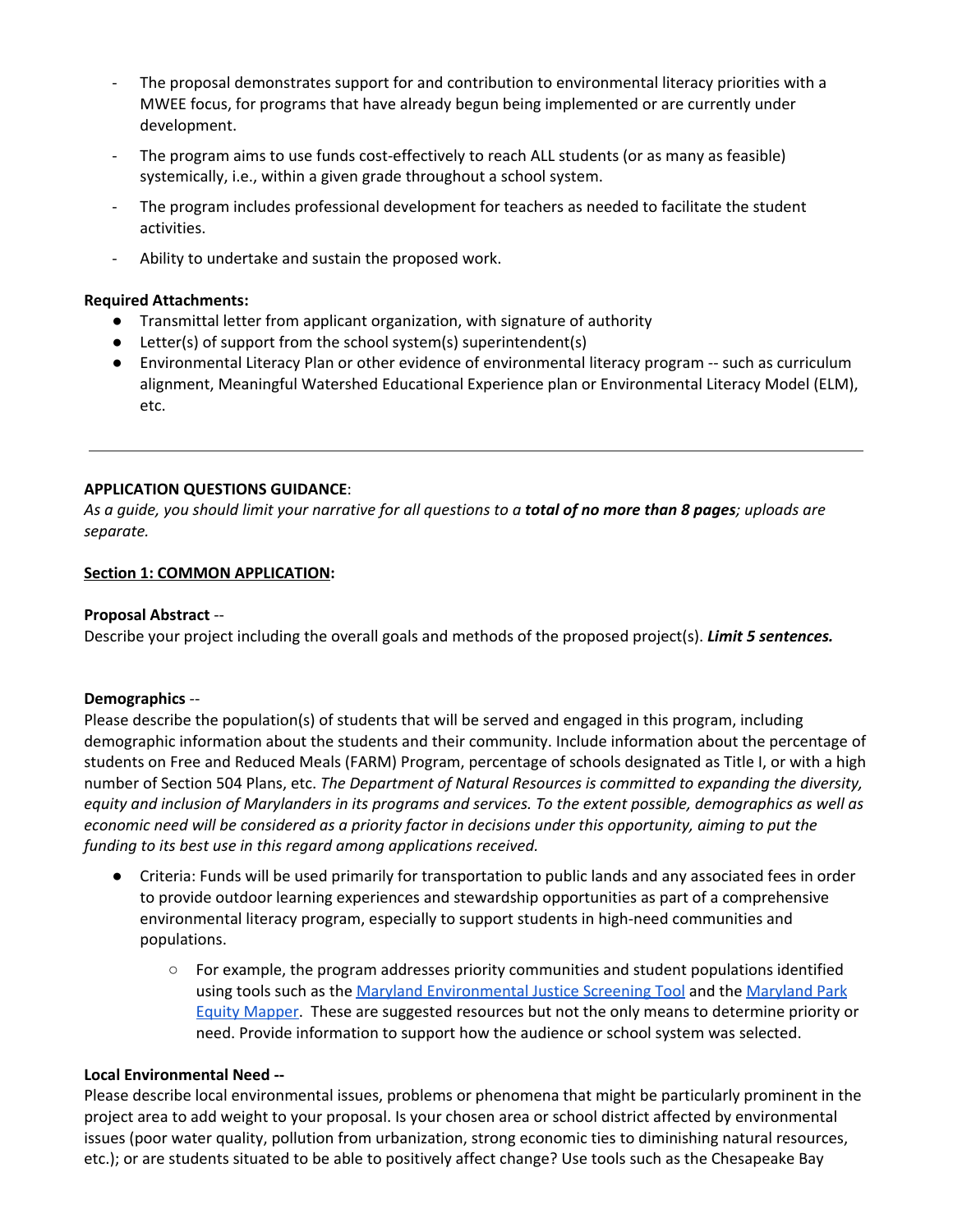Program's [ChesapeakeProgress](https://www.chesapeakeprogress.com/clean-water/healthy-watersheds) or the Maryland [StreamHealth](https://geodata.md.gov/streamhealth/) map, to identify, demonstrate, or support this information.

## **School System Need or Gap**--

Discuss the curriculum focus or other changes in the school system that this project will ultimately support or address, including the emphasis on outdoor learning and stewardship, and incorporating it into the curriculum. How will this project help schools implement the environmental literacy program or MWEE in a way that they have not been able to before? Demonstrate need: Provide information to illustrate the fiscal challenges and/or budget gaps or other challenges for the school(s) or school system(s) involved. *Limit to 2 pages or less.*

- Criteria: The program aims to use funds cost-effectively to reach ALL students (or as many as feasible) systemically, i.e., within a given grade throughout a school system.
	- Recipients will be required to have a method in place for selecting the students (schools) to be served, for example, a brief application internal to the school district with criteria that describe how individual schools will be selected for participation. The plan for this process should be described in the application.
	- The proposed program is cost-effective, utilizing funds within reasonable costs to reach as many students [and teachers] as feasible to achieve stated goals.

## **Project Goals and Outcome(s)** --

Describe succinctly the goals and objectives of the proposed program/project.

## **Applicant's Experience / Role** --

Describe your ability to undertake and sustain the proposed work. Briefly explain your experience with this type of activity and your role in the project. If there are partners on board, explain their role in the project.

● Criteria: Ability to undertake and sustain the proposed work.

## **PROJECT TIMELINE**

**Key Milestones** -- Provide a concise timeline describing the implementation/activity major tasks, milestones, and deliverables, with their associated start and end dates.

## **REQUIRED ATTACHMENTS**

- Transmittal Letter -- from the applicant's agency or organization on letterhead, with signature of executive authorized to request funding on applicant's behalf.
- School System(s) Superintendent Support Letter(s)
- Environmental Literacy Plan (priority) or if there is no written plan, provide other supporting documentation to show how the program is anchored in the curriculum

## **OPTIONAL ATTACHMENTS -- upload under "Other Attachments"**

- Letters of support from partners (best to combine all into one pdf document)
- Supplemental supporting documentation for curriculum connections

## **Section 2: PROJECT DETAILS LISTING:**

When you see "Add New Item…" use your project name as below. You do not need the 8-digit watershed or to identify the legislative district for this application for Outcome 4.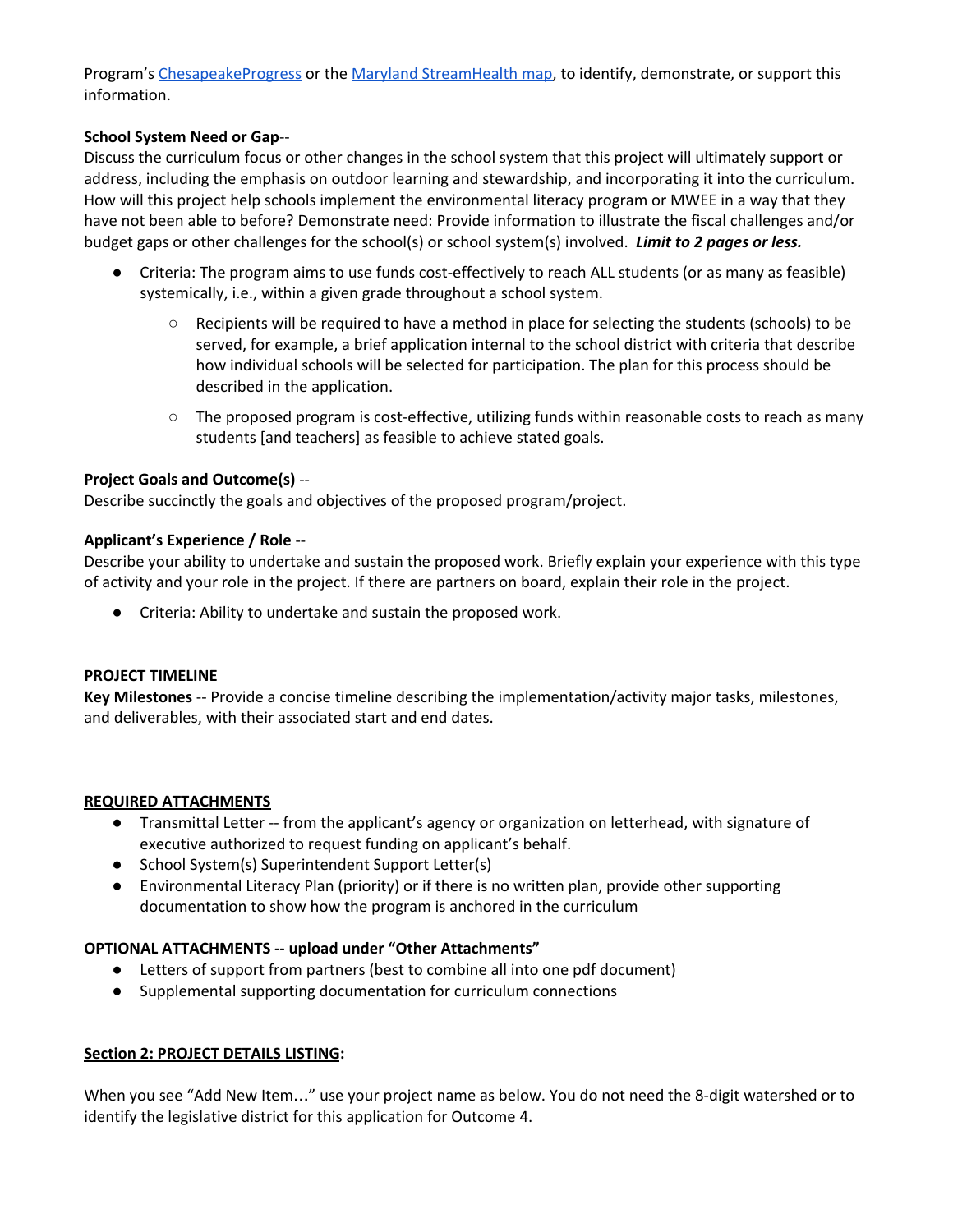**Site or Task Name** -- For this application (under Outcome 4), use the title of your application that you entered at the beginning of the application.

## **Proposed Activities** --

Provide a description of the proposed activities, clearly explaining how it will address the specific criteria referenced in the solicitation for this funding opportunity. Include a description of the engagement of school districts, schools, teachers and students – for example: How will school system staff participate in shaping the program and integrating it into the curriculum? How will teachers be trained? What will students learn and do throughout the project? How many school districts, schools, students and teachers will be served, engaged, trained? How many field experiences are anticipated? Include a summarizing list of main **deliverables** throughout the project, including numbers to quantify project outputs and outcomes. When specifying stewardship projects, include an estimate of the anticipated square feet of rain garden, number of trees planted, quantity of stream buffer area created, or other restoration or implementation specifics Even though projects will be planned by students, give an idea of the potential magnitude of projects. *This question is limited to one page.*

## **Which school systems will be served?** --

Check all school systems with which you will be working on this project. You must designate at least one. For applicants that are not school systems, those working with multiple school systems will be given a more favorable rating.

*Curriculum Connections -- Programs supported under this funding opportunity must be anchored or embedded in* the curriculum, not conducted as an isolated activity or event. The program should align with the school system's *plans to meet state Environmental Literacy Standards as part of content in science, social studies, mathematics, language arts, or a combination of disciplines. The Meaningful Watershed Educational Experience (MWEE) is one means for delivering a comprehensive instructional program to meet academic requirements and is encouraged, though alternate programs with compatible elements (extended study, outdoor learning, stewardship activities,* etc.) are acceptable for this funding opportunity. These elements should be described in the following section of *the application.*

# **Environmental Literacy Plan** --

Do(es) the school system(s) supported have a written environmental literacy plan in place or being developed? If so, please upload it as an attachment, and describe briefly here how this proposal supports it (which grade level(s), content areas, topics of study, etc.). If there is not a written plan, describe what is being done to contribute to developing a plan for the system or otherwise incorporating environmental literacy into the curriculum. If no formal environmental literacy plan exists, an alternate document to illustrate this may be uploaded under "Other Attachments." Some suggestions are below. If there are questions, contact the DNR Outcome Contact listed.

- Criteria: The proposal demonstrates support for and contribution to environmental literacy priorities with a MWEE focus, for programs that have already begun being implemented or are currently under development. Situations and documentation may include any of the following:
	- $\circ$  The program is part of the school district Environmental Literacy plan -- applicant should include a copy of the plan.
	- Describe/demonstrate that the schools/school system(s) have worked to plan and implement comprehensive environmental literacy programs/MWEEs as part of their curriculum, and everything else is in place except the funding for transportation and other costs associated with the off-site field experiences and/or for stewardship projects.
	- $\circ$  The schools/school system(s) are early in the process of building their environmental literacy programs/goals and garnering funds for transportation and other costs for outdoor learning and stewardship will boost progress in this effort (explain how the funding will benefit the process).